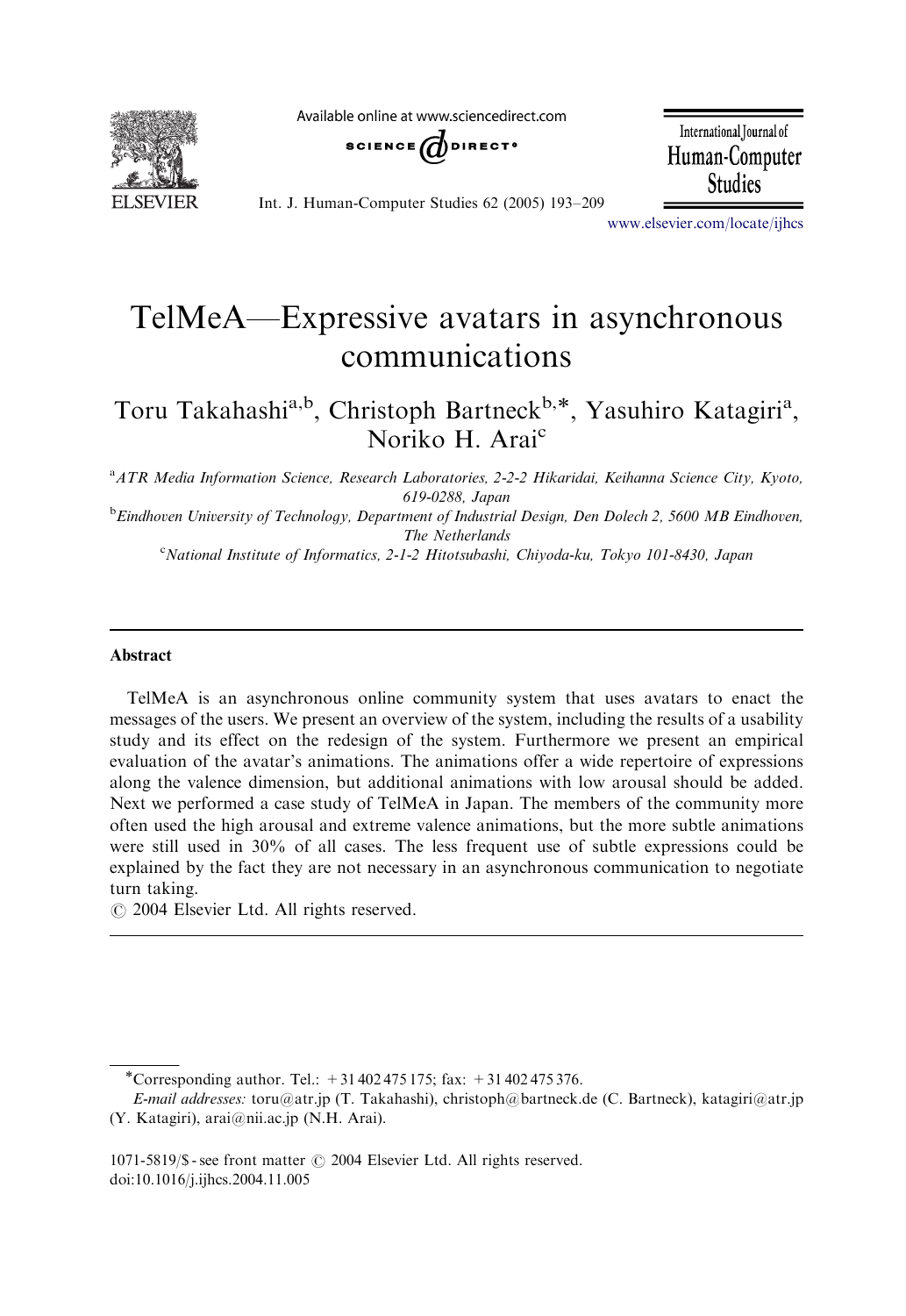## 1. Introduction

In face-to-face conversations, people use all of their natural channels, such as speech, body language (gesture, pos[e, etc.\) and fa](#page-16-0)cial expressions (gaze, emotion, nodding, etc.) to communicate with each other. Gaze, for example, is an important channel to negotiate the turn taking (ES et al., 2002). These conversations take place in shared contexts, such as a café, and may include the presence of other people and objects. Together they present a rich source of information that helps people to conduct a pleasant conversation and to develop a community.

When the participants are in different locations they can use various internet based technologies to communicate, such as videoconference, email, chat and forums. One can distinguish two types of online communications: asynchronous and synchronous. In the latter, the participants are present throughout the communication and react in real time to messages. Videoconference systems and chat are good examples of synchronous communication. In asynchronous communication, the participants are not present during the communication and several days may pass before a reaction to a message is posted. Newsgroups and internet forums are instances of asynchronous communication.

Particularly internet forums and their resulting online communities are currently becoming increasingly important (Rheingold, 2002; OSDN, 2004) and help people to share problems and to organize activities. At the same time the communication in today's forums is restricted to text messages, which offers only a fraction of the information available in face-to-face conversation. This results in frequent misinterpretations especially if the messages involve irony. The widespread usage of emotions demonstrates that pure textual information lacks natural communication channels.

To overcome these restrictions virtual representations of the participants, so called avatars, are being developed (Damer, 1997). The embodiment of the participants through avatars [enables the participa](#page-15-0)nts to use body lan[guage and](#page-16-0) [facial expr](#page-16-0)essions in their messages. Avatars have already been successfully introduced into web pa[ges \(Bickmore et al., 1](#page-16-0)998) and internet chat (Kurlander et al., 1996).

The Media Equation ([Nass and Reeves, 1996\) suggests that in certain ways](#page-16-0) users will treat such avatars as social actors and hence communicate with them as they would with other humans (Takeuchi and Katagiri, 1999; Takahashi et al., 2000). The anthropomorphic appearance of the avatar also helps the users to identify other participants and hence makes it easier to follow a discussion. Furthermore, the [avatars can help the users to u](#page-16-0)nderstand the context of the conversation, including the involved personalities and their social relationships toward each other (Takahashi and Takeda, 2001). Placing avatars in virtual environments can also provide shared context information.

TelMeA is such an enriched internet forum that enables participants to use their avatars to communicate rich emotional messages. It also provides a method to refer to shared context in form of web pages. A detailed description of TelMeA's functionality is available in the next chapter.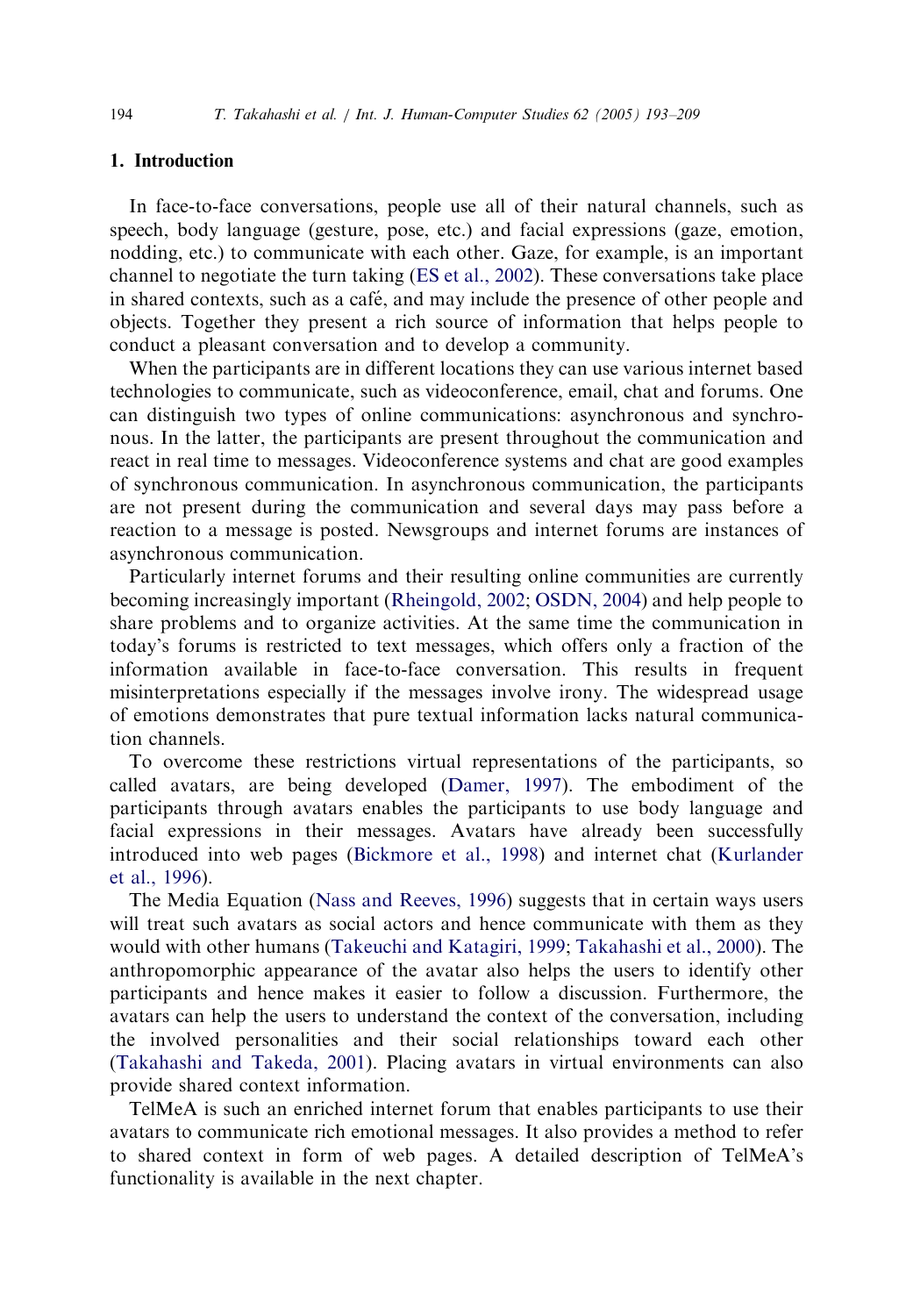The key advantage of TelMeA is its avatars' animations. They should include a full emotional repertoire, ranging from low valence and arousal expression[s to very](#page-16-0) [high valence](#page-16-0) and arousal expressions. Even though the two dimensional valence and arousal model might not be the optimal model for an emotional space (Schiano et al., 2000) it appears best suited for TelMeA because its generality can also be applied to communicative acts, such as waving hands and nodding. These communicative acts are an essential part of TelMeA and would not fit into a categorical approach to emotions.

The first research question is if TelMeA's animations offer this full repertoire of valence and arousal. The second research question is based on the necessity to have multiple avatars to resemble the different participants in a conversation. Does the shape of the avatars influence how it is perceived in terms of valence and arousal? The expressions of an avatar usually appear in conjunction with an utterance. A certain animation might be perceived differently in conjunction with different utterances. Given these avatars and their animations the question arise how people use them in their messages. Since intense expressions are rare in face-to-face communication, are subtle expressions preferred in TelMeA? We would like summarize our research questions:

- 1. Does TelMeA's avatars offer a full repertoire of expressive animations?
- 2. Does the form of avatars influence how people perceive an animation?
- 3. Do people prefer to use subtle expressions in their messages?

This paper first describes the design process and its difficulties, before we report on two empirical studies in the second part of this paper that answer the research questions.

## 2. TelMeA design

The basic functionality of TelMeA is similar to internet forums. Users can post their messages to the server of TelMeA and then the messages automatically become available to all other users. The main advantage of TelMeA is its avatars that present the messages of the users. TelMeA was developed as a research vehicle to investigate the effect that expressive avatars have on the user's conversational behaviors. By analysing logs of long-term online community activities, we hope to be able to find rules of social conversation. [Such rules would be](#page-16-0) helpful for autonomous avatars to act naturally and hence better fulfilling their purpose, such as stimulating discussion between unacquainted users (Isbister et al., 2000).

# 2.1. TelMeA prototype

Based on some design challenges (see below) we implemented a first TelMeA prototype as a web application system. The server uses Java Server Pages (JSP) and the avatars on the client's side employ Microsoft Agent software. The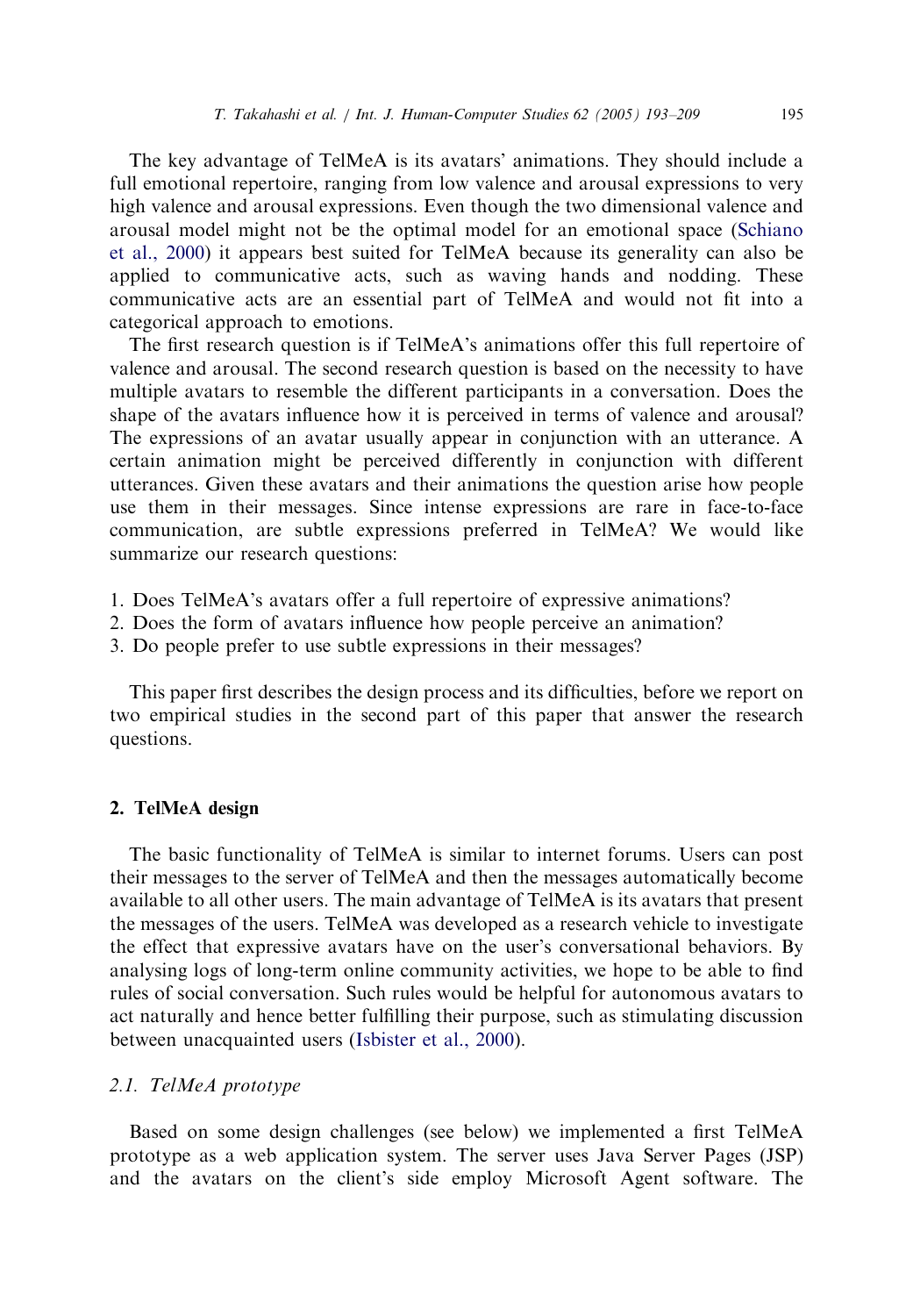communication between the clients and the server is based on a proprietary XMLbased script format (Takahashi and Takeda, 2002). These scripts also control the Microsoft Agents. Users of TelMeA access TelMeA communities with their web browser and using the standard http protocol. Fig. 1 shows the conversation process in TelMeA.

When users want to make new messages in TelMeA, they can choose [betwee](#page-4-0)n either replying to an existing message or starting a new topic. In both cases the message editor window opens and enables the user to create the message (see Fig. 2).

A message is composed of any number and order of five different components: speech, animation, distance, reference and pointing. By clicking buttons on the top of this editor window, users can add any number of associated components in the middle part of the window. The avatar of a user will play the components in the order in which they were composed in the editor window.

Each speech component consists of a text box and a menu that lists performative verbs. Sentences in the text box will be played using a synthesized voice. Performative verbs in the list are associated with adequate animation of the avatar. For example, if the user inputs a text "Hello." in the text box and select a verb "greets," then the user's avatar will wave its arms and smile and speak "Hello".

Each animation component consists of only a menu list. It lists numbers of emotional expressions and interpersonal attitudes, which are associated adequate animations of the avatar as well. Each distance component has one text box and one menu list, but the functions are different from speech component. The menu list shows distances from another avatar indicated in the form of the user's e-mail address in the text box. Users can select an interpersonal (inter-avatar) distance from four levels: from a close distance to a far distance. Each reference component and pointing component has one text box that indicates URI of web content or local file



Fig. 1. The conversation process of TelMeA.

<span id="page-3-0"></span>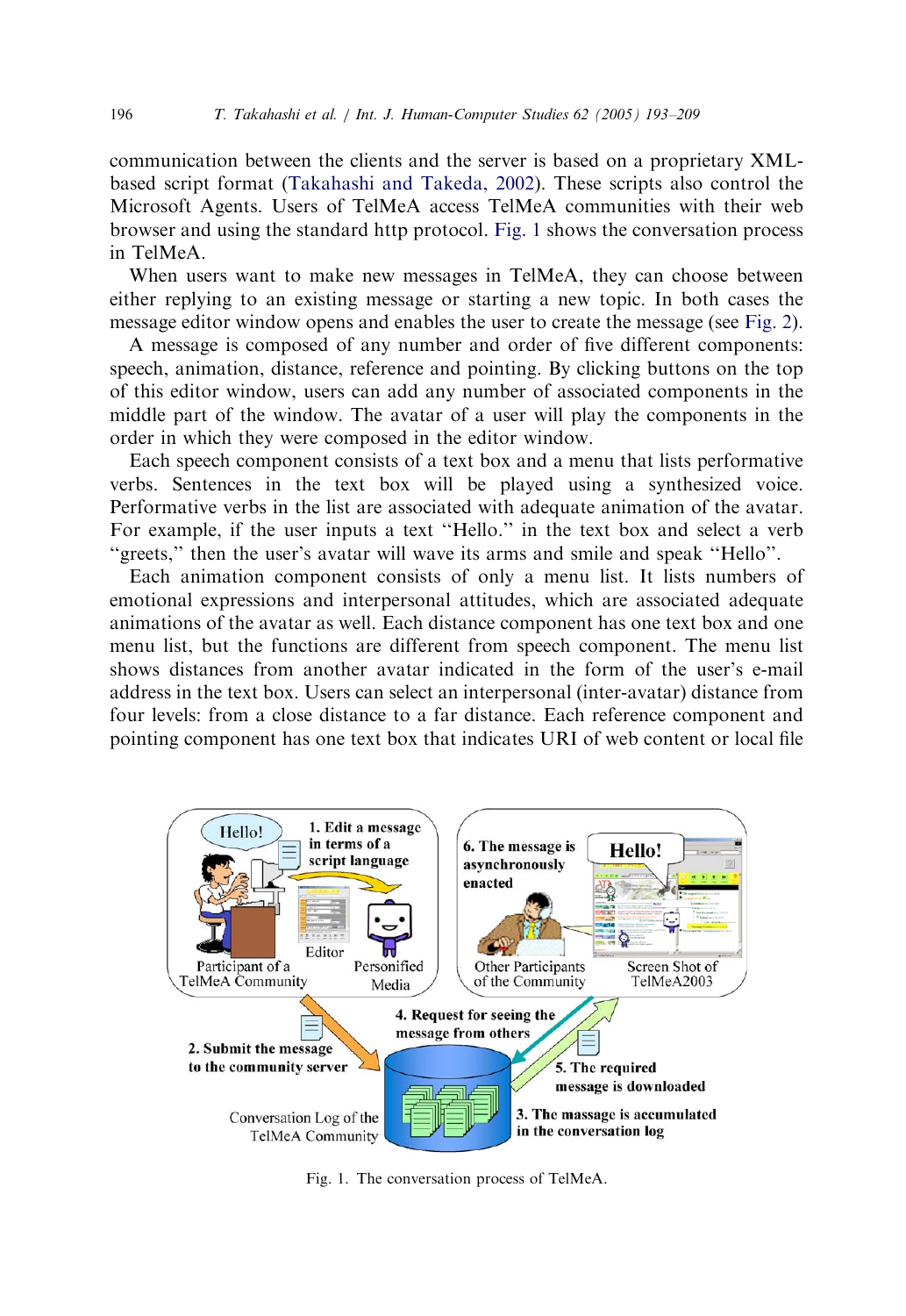<span id="page-4-0"></span>

|           | Script Editor - Microsoft Internet Explorer                         | $ \Box$ $\times$ |
|-----------|---------------------------------------------------------------------|------------------|
|           | speach animation distance reference point                           |                  |
|           | Title RE: Night life in Bologna.                                    |                  |
| speach    | Hello, bartneck.<br>greets                                          |                  |
| distance  | bartnec@atr.co.jp<br>close                                          |                  |
| speach    | I have a idea!<br>suggests <b>-</b>                                 |                  |
| animation | Delightful                                                          |                  |
| speach    | This place is so cool!<br>agrees1                                   |                  |
| reference | select<br>http://www.mis.atr.co.jp/travel.html<br>refer local file: |                  |
| point     | img61@http://www.mis.atr.co.jp/travel.html                          |                  |
| new       | contribute<br>delete<br>perform<br>play<br>down<br>stop<br>up       |                  |

Fig. 2. TelMeA editor window.

that referred in the message and pointed by the avatar. Users make messages in combination of these components.

All of TelMeA's terms, such as the performative verbs, emotional expressions and interpersonal attitudes are associated with animations. If a user selects a term from a menu while he/she edit a message, an associated animation is automatically played. In a menu, some terms of expression are listed not only once but multiple for some of them like ''happy1'', ''happy2'' and ''happy3.'' Each of them is mapped with a different kind of animation, which enables the users to select an adequate animations each term. This results in a multiple to multiple relationships. Each term can be associated to multiple animations and each animation can be associated with multiple terms. The complete message is coded into the proprietary XML-based script format before it is submitted to the server where they are stored in a log file.

## 2.2. Design challenges

The design of the first TelMeA prototype was challenged by several problems that could compromise the expressiveness and believability of the online community and its avatars.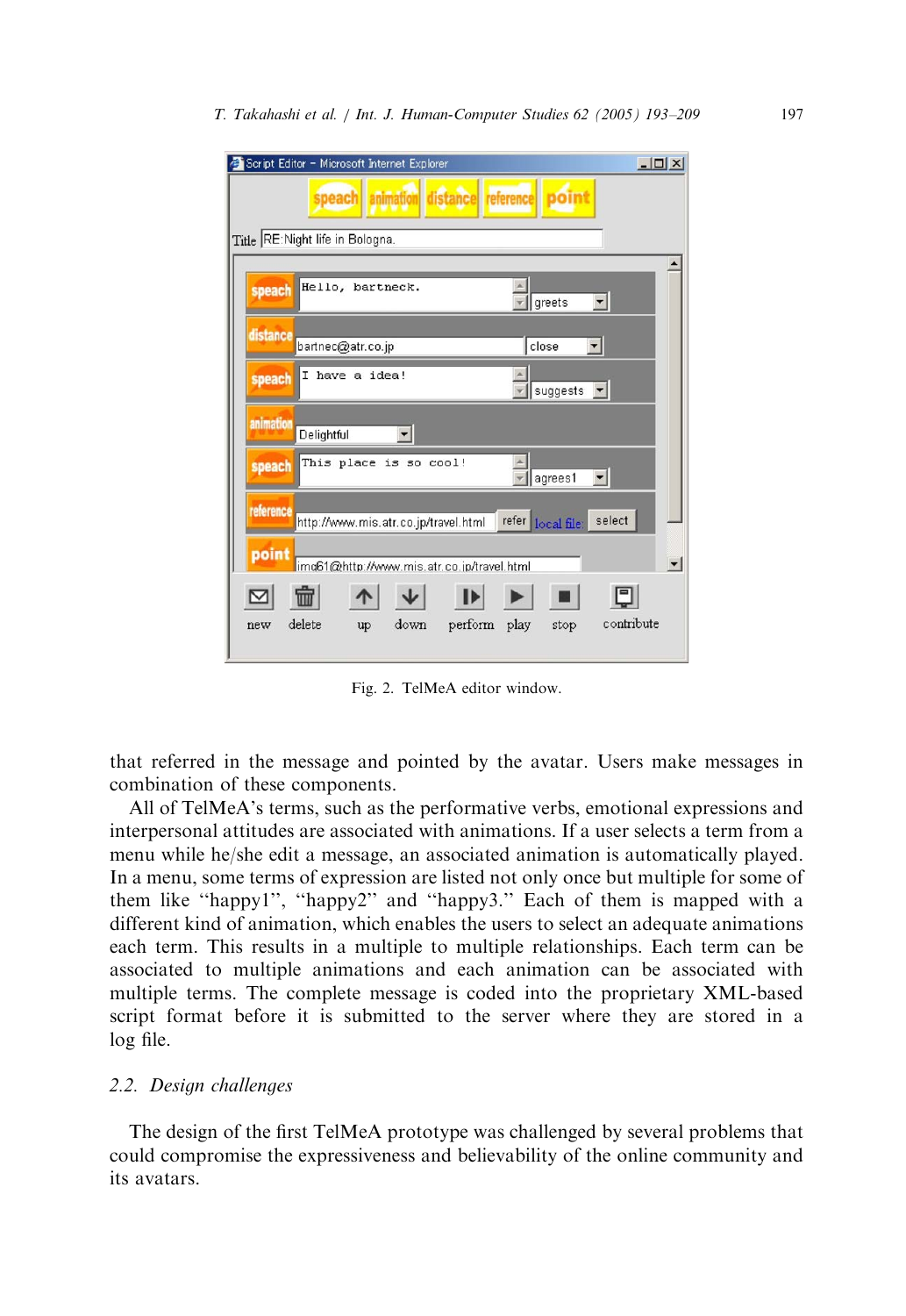# 2.2.1. Personalization

Each participant in the TelMeA community is represented by a character, i.e. his/ her avatar. To quickly identify the various participants in a conversation, a unique embodiment for each avatar is necessary. In the TelMeA prototype eight avatars of different shape and color are available. We would like to expand this set to allow further personalization, but the high number of expressions required by each avatar puts a heavy load on the development resources. Consequently, we first focus on an analysis of the usage of the various avatars before extending the grade of personalization.

## [2.2.2. Communication featu](#page-16-0)res

Several theories and frameworks of verbal communication are [available \(Sea](#page-16-0)rle et al., 1980; Habermas, 1984), but their detailed discussion is not in the focus of this study. For pragmatic reasons we decided to employ the model of Schulz (1981) since it appears well suited to describe utterances in asynchronous online communities. Following this theory the expressions of the avatars should cover all four features of human communication: facts, relationship, appeal and self-revelation. The facts feature contains the content of the message and the relationship feature contains the sender's opinion of the receiver and the sender–receiver relationship. The appeal feature contains the information on what the sender wants the receiver to do (intention), and the self-revelation feature contains information on the state of the sender, in particular his or her emotional state. The relationship, appeal and selfrevelation features are usually not communicated through what is said but through how it is said.

The sender encodes all four features into his or her message and the receiver interprets the four features of the perceived message. Successful communication requires that the sent features of a message be similar to the interpreted features. A mismatch between the sent and interpreted features of the message can explain many failures of communication.

The TelMeA system enables the user to communicate facts through the spoken content of the messages. The relationship of the users toward each other can be expressed through the relative spatial distance and position of their avatars. The user might, for example, stand right next to a befriended user. The spatial distance might be a good indication of social distance. The appeal feature might be expressed through the various performative verbs, such as asks, agrees and declares. The selfrevelation feature is communicated through the emotional expressions of the avatars, such as happiness, sadness and anger.

## 2.2.3. Expressive repertoire

Humans have a wide repertoire of conversational and emotional expression, ranging from subtle frowns to ecstatic dances of joy. Avatars need to cover the entire scale of expression to become believable entities. Unfortunately, many of the current implementations of avatars exaggerate their emotional expressions or do not have enough variations in their expressions and are therefore perceived as comic characters.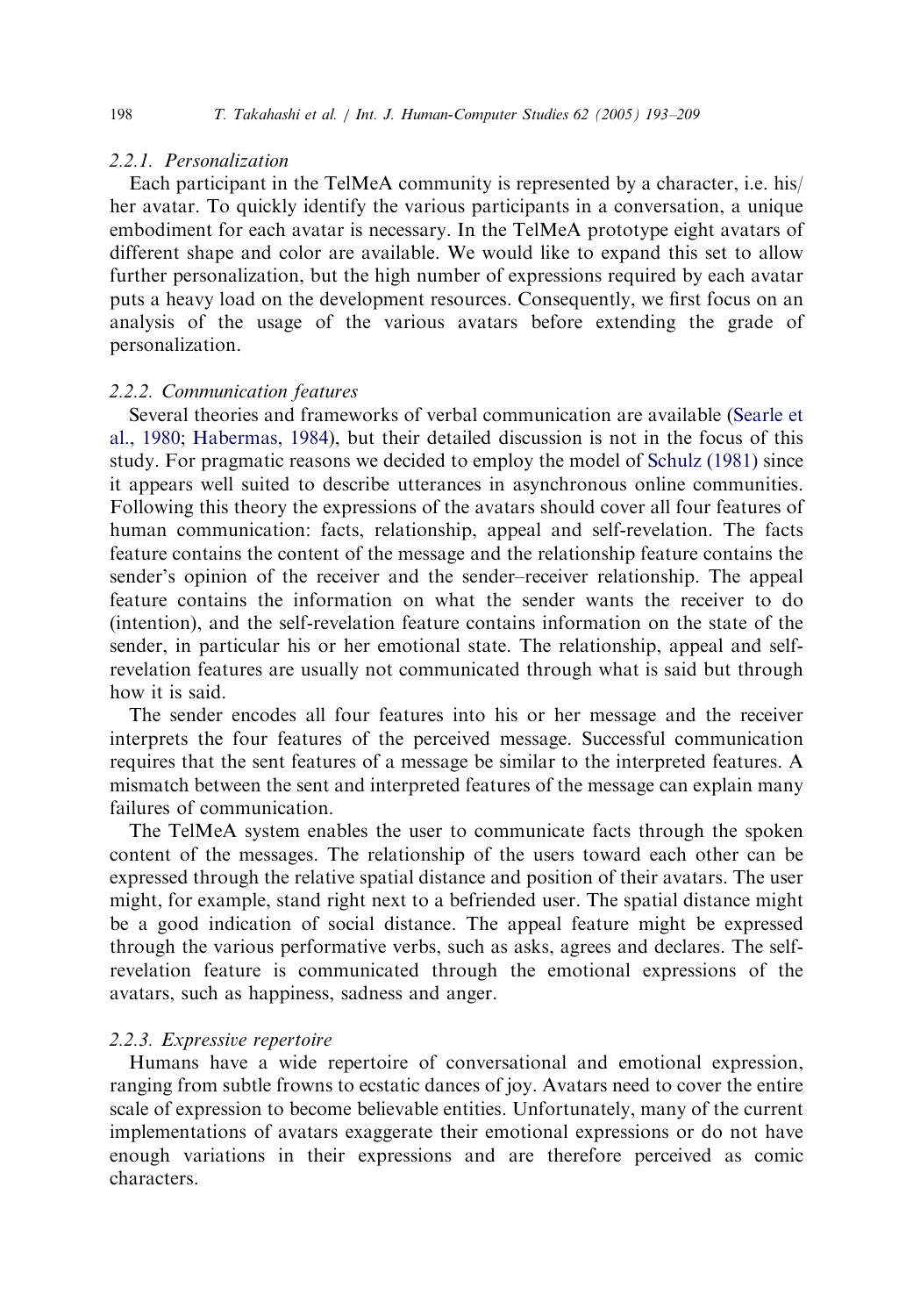<span id="page-6-0"></span>The TelMeA system employs 35 performative verbs (explains, agrees, complains, etc.), 48 emotional expressions (likes, sadly, worries, etc.), and 13 interpersonal attitudes (yes, I know, forgotten, etc.). This variety should enable to the users to find a suitable expression for almost any situation. The 30 animations were mapped to the performative verbs, emotional expressions and interpersonal attitudes in which multiple mappings were allowed. A single animation might be connected to several verbs, emotional expressions and interpersonal attitudes.

The animations consisted on average of about seven frames (minimum 4 and maximum 20), which result into an animation durations of on average of 0.6 s (minimum 0.06 and maximum of 1.6). This is the time necessary for the avatar to get into its most extreme expression (see Figs. 3 and 4). Then, it will speak out the text or simply wait, until it moves back into its neutral expression. [Printed images are](http://www.mis.atr.co.jp/~toru/TelMeA/AnimationTest.html) [insuffi](http://www.mis.atr.co.jp/~toru/TelMeA/AnimationTest.html)c[ient representations of animations.](http://www.mis.atr.co.jp/~toru/TelMeA/AnimationTest.html) We therefore created a test web page in which the interested reader can view TelMeA's animations: http://www.mis.atr.  $co.ip/\sim$ toru/TelMeA/AnimationTest.html.

However, the TelMeA avatars cannot yet express all the nuan[ces and blends a](#page-16-0) [natural human fa](#page-16-0)ce is able to produce. Computer animations reached a level that makes artificial faces almost indistinguishable from natural ones (Wachowski and Wachowski, 2003), but they require advanced computing power and high bandwidth and are therefore not suitable yet for an online community.

In addition, the TelMeA system has certain conversational expressions to direct attention, such as pointing to objects and the distances of avatars from each other



Fig. 3. The 30 animations for the round avatar.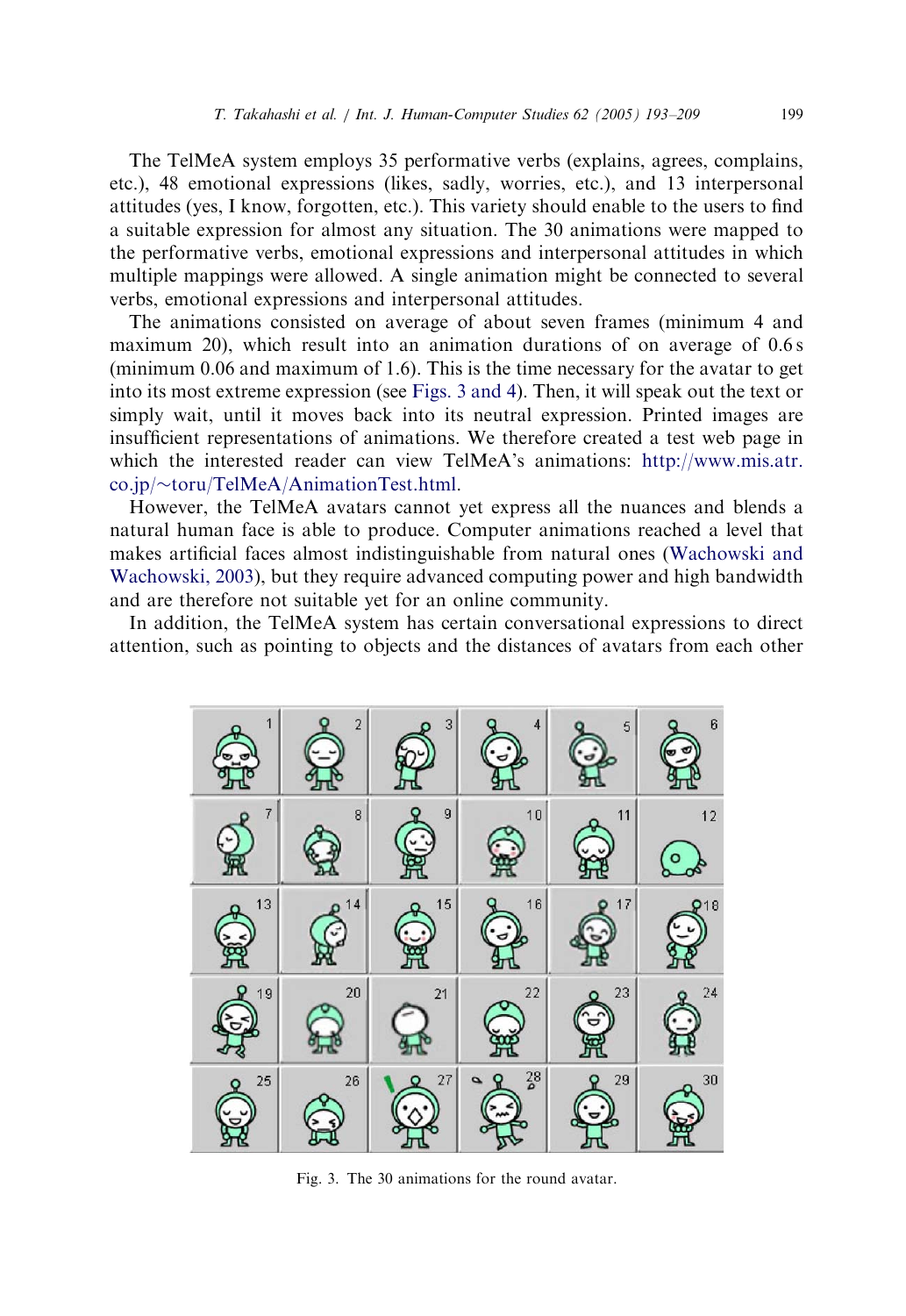

Fig. 4. The 30 animations of the square avatar.

[and objects. Th](#page-16-0)e possibly relatively higher importance of the conversational expressions, such as glance and nods, over emotional expressions (Cassell and Thorisson, 1999) might not be the same in the TelMeA system since turn taking is regulated automatically.

# 2.2.4. Communication modalities

Avatars should express their emotions consistently through all modalities available to them to ensure high believability (Gong, 2000). It would not be convincing if the avatar showed a sad face but talked with a neutral voice. Systematical manipulation of emotions in speech remains difficult, and unfortunately the speech synthesizer used for TelMeA is not able to perform this task. Therefore, we are planning to make some rough manual adjustments in the pitch and speed of the synthesized speech to acquire a minimum level of consistency.

# 2.2.5. Logging and analysis

The TelMeA community enables its participants to use rich avatars for their messages. As mentioned above, all messages are encoded in our proprietary XMLbased script language and stored in log files on the TelMeA server. The highly structured nature of this scripting language is optimized comprehensive analyses of the messages, including their content, performative verbs, emotional words and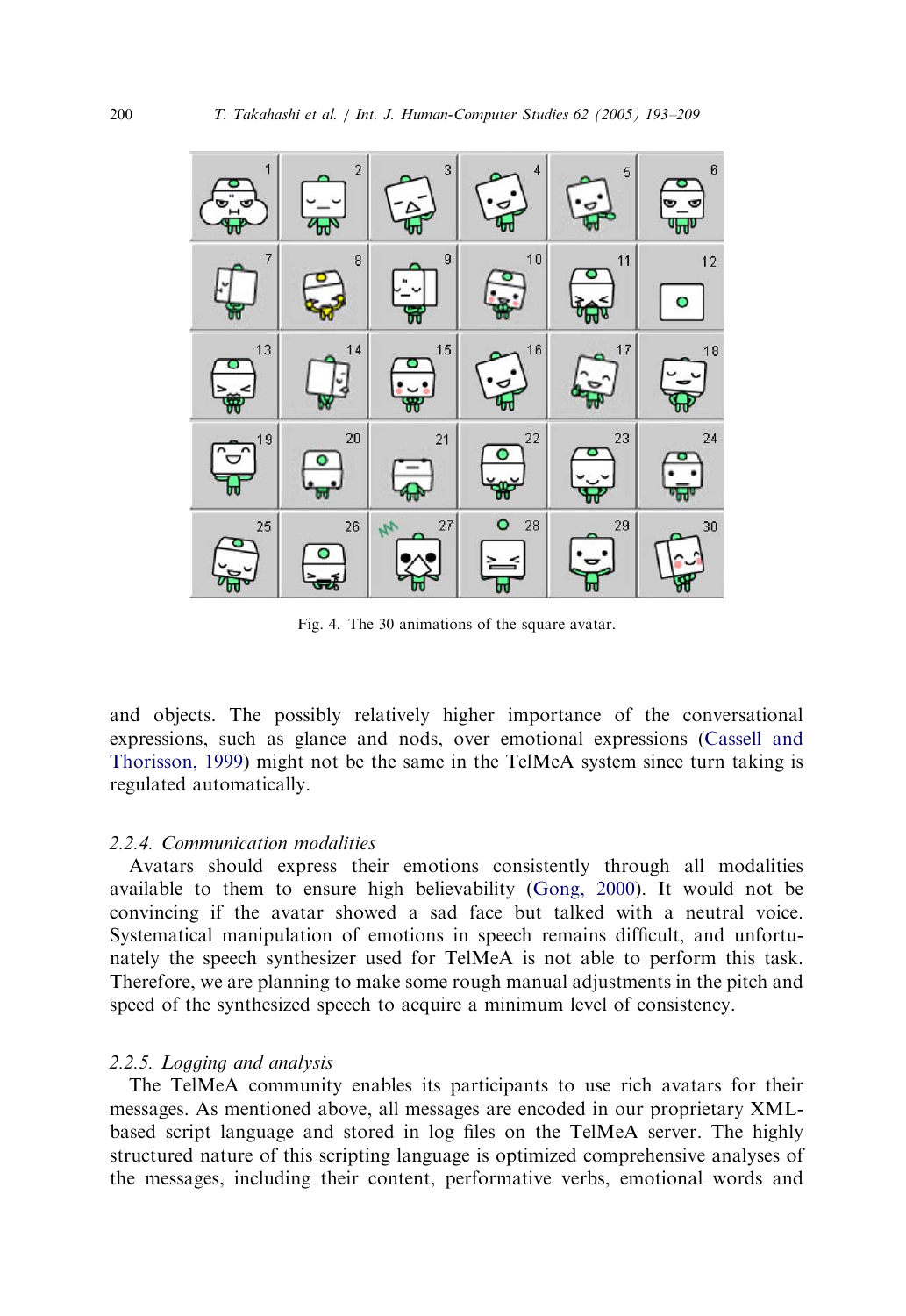animations. Ideally, such analysis will enable us to gain a better understanding of social communication.

#### 2.3. Usability test

A qualitative usability test of the TelMeA system was performed at the Technical University of Eindhoven, Holland, in December 2002. The goal of the test was to identify major usability problems and suggest design solutions. Five participants were given the representative task to show their favorite website to another user. The other user was the second experimenter, located in Kyoto, Japan. The experimenter played the conversation partner of the participant. He took a passive role and thus only reacted to the messages of the participant. A videoconference link connected the experiment room in Eindhoven with the experimenter in Kyoto and enabled him to observe the progress from a distance and gain insight into the activities of the user. Only when he observed that the participant appeared to be stuck would he t[ake the](#page-16-0) [initiative and send](#page-16-0) a new message. Two cameras filmed the participants and their screen activities. The participants used the ''Thinking-out-loud'' method (Dumas and Redish, 1993) to allow the experimenter to gain insight into their goals and activities. The experimenter in Eindhoven also observed the participants and made notes during the experiment. Afterwards he reviewed the videotapes to cross check the initial notes. Several usability problems could be identified and classified into general graphical user interface (GUI) problems, technical problems, and communication problems.

The GUI problems included problems with missing or unclear labels, wrong visualization of buttons, and redundant interface elements. Most of these problems were easily resolved by a redesign of the respective elements. The technical problems of the system consisted of excessively long response times, instability of the servers, and scripting problems in the client software. If the user, for example, wanted to compose a new message he or she would click on the compose button, which would bring up a composer window. The loading of all elements of this window took several seconds, and the window was only operational if the loading was complete. Many participants clicked on elements before the completion of the loading process and hence caused a scripting error that in some cases disabled the entire interface. As the result, the participant would have to go back to the login screen and start over.

The most interesting but also most difficult to solve problems were the communication problems. Several participants had problems understanding that TelMeA is an asynchronous communication system (forum) and not a synchronous system (chat). They tried to use the system as they would use chat systems, which resulted in several process problems. The replies to their messages, for example, appeared too late. We believe that the participants might have been misled by the constant presence of the avatars. Since the avatars of the other user was visible all the time, the participants assumed that the other user himself or herself was online all the time and hence that they could chat with the other user. The constant presence also had the effect of making the participant believed that they could literary show a certain webpage to the other user by showing it to his or her avatar. They put the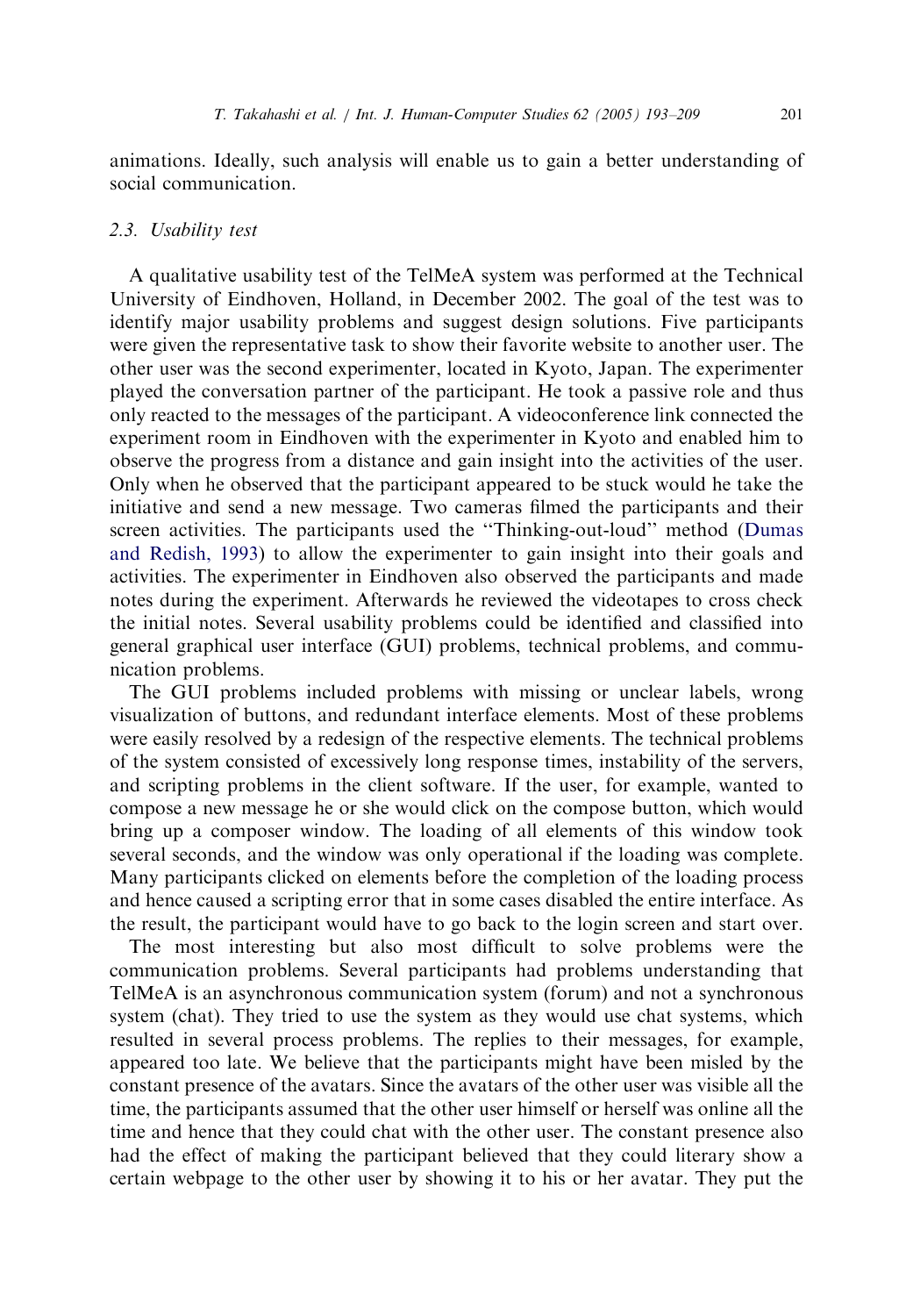other user's avatar on top of a page and scrolled it up and down to show it to the other user. The participants assumed that the interface would be a shared space and that the other user could see exactly what they themselves saw on the screen. Another problem was the expectations of the participants toward the conversational abilities of the avatars. Due to the anthropomorphic gestalt of the avatar and their ability to synthesize speech, they expected the avatar to also be able to recognize speech. The participants started to talk back to the avatars after they finished their utterances.

## 2.4. TelMeA system

Based on the result of the usability test we created a new version of TelMeA. A great effort was made to technically improve the system. Many bugs have been removed and an ongoing effort is made to make the system more stable and robust. Most of the GUI problems have been resolved by changing the layout and labels and the buttons.

Several communication problems have been solved by removing the default web browser window. Web references are now only shown when they are explicitly mentioned in the messages of the users. Furthermore, status messages are now being used to provide feedback during the execution of long tasks. For example, during the initialization of an avatar, which might take up to one minute, a message ''calling character'' is being displayed.

A comprehensive help documents is now available which can easily be accessed from a button in the interface. It explains the principle of asynchronous communication through avatars but also practical issues, such as how to create a message in the editor window. In addition, several examples threads and messages are now available in every new TelMeA community. They demonstrate TelMeA's functions and help users to start a lively discussion.

# 3. Evaluation of the expressive animations

A [professional de](#page-6-0)signer created a set of 30 animations for both types of TelMeA avatars (round and square) and the users of TelMeA are limited to these animations (see Figs. 3 and 4). Therefore it is important that the animations offer a wide repertoire of expressions. With an empirical study we want to answer the first two research questions:

- 1. Does TelMeA's avatars offer a full repertoire of expressive animations?
- 2. Does the form of avatars influence how people perceive an animation?

# 3.1. Method

A 30 (animation)  $\times$  2 (avatar) within subjects experiment was conducted at ATR, Kyoto, Japan. 13 men and 14 women ranging from 18 to 25 years of age participated in the experiment. They were all university students and were paid for their participation.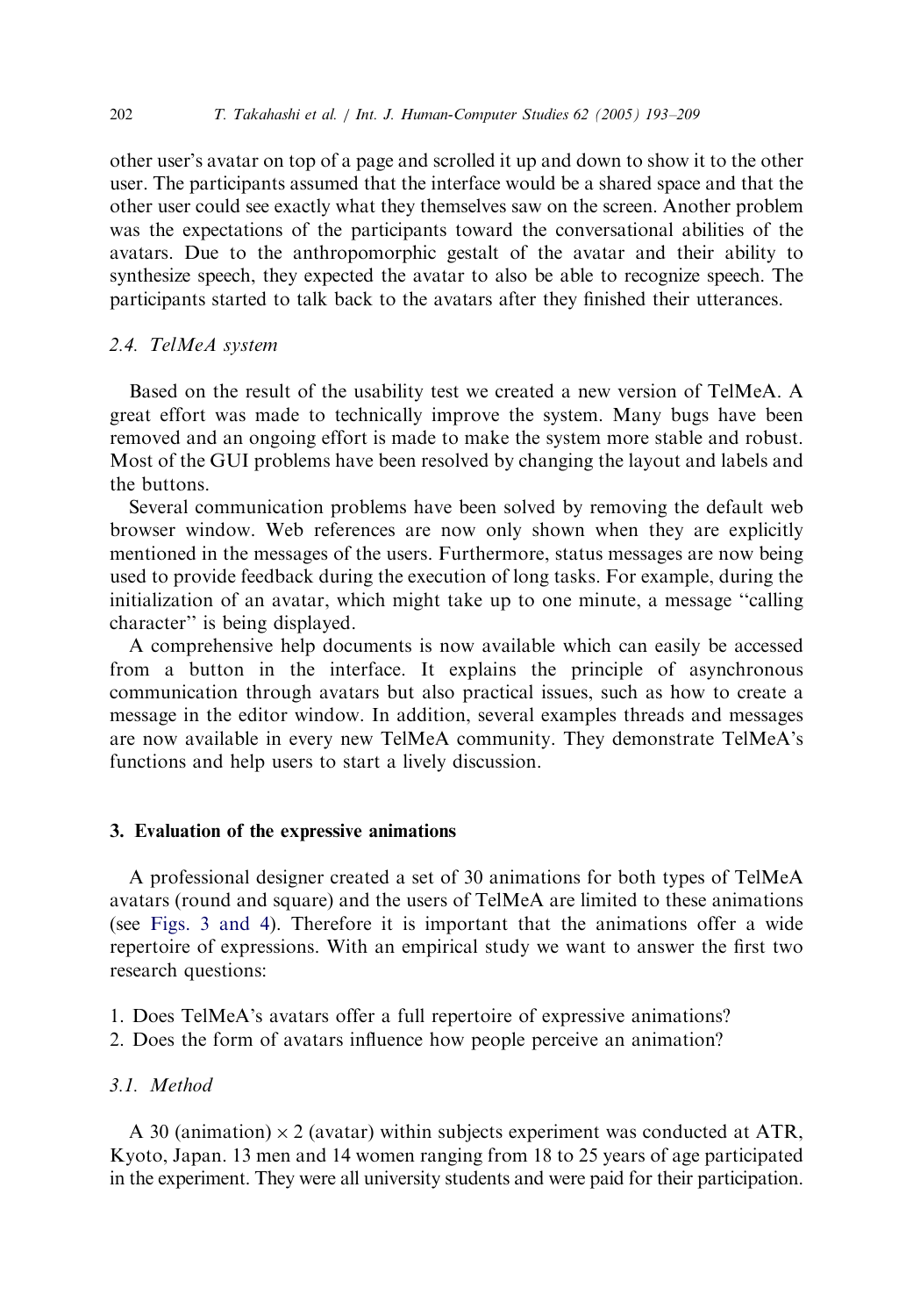

Fig. 5. Example stimuli of the two avatars.

Two of TelMeA's green avatars in round and square shape performed each 30 animations. Fig. 5 shows an example animation of the square and the round avatar.

The participants were asked to rate the arousal and valence of the animation on six 5-point scales. The scales were anchored with a pair of antonymous words in Japanese language. The approximate translation into English is as follows:

## Arousal

- Rough behavior–gentle behavior.
- Excited behavior–calm behavior.
- Aware behavior–numb behavior.

# Valence

- Cooperative behavior–counter-cooperative behavior.
- Behavior of agreement–behavior of disagreement.
- Permitting behavior–denying behavior.

After a training session the participants had the opportunity to ask questions about the process of the experiment before they would start with the ex[perimen](#page-11-0)t. The 180 stimuli were presented in random order and the participants could replay the animation as often as they wanted by pressing the ''replay'' button (see Fig. 6). They had to mark each scale before they could press the ''okay'' button to continue to the next stimuli. The whole process took 1 h.

## 3.2. Results

A 30 (animation)  $\times$  2 (avatar) repeated measures ANOVA was conducted. The animations had a significant effect on arousal  $(F(29, 754) = 79.049, p < 0.001)$  and valence  $(F(29, 754) = 91.889, p < 0.001)$ . The ar[o](#page-12-0)usal  $(F(1, 26) = 10.754, p < 0.003)$ and valence  $(F(1, 26) = 1.533, p < 0.003)$  ratings differed significantly between the round and square avatar ([see](#page-12-0) Fig. 7).

To evaluate if the 30 animations offer a wide enough repertoire of expression we created a scatter plot (see Fig. 8). The plot reveals that the animations spread out nicely over the valence dimension, but only a few have very low arousal. However,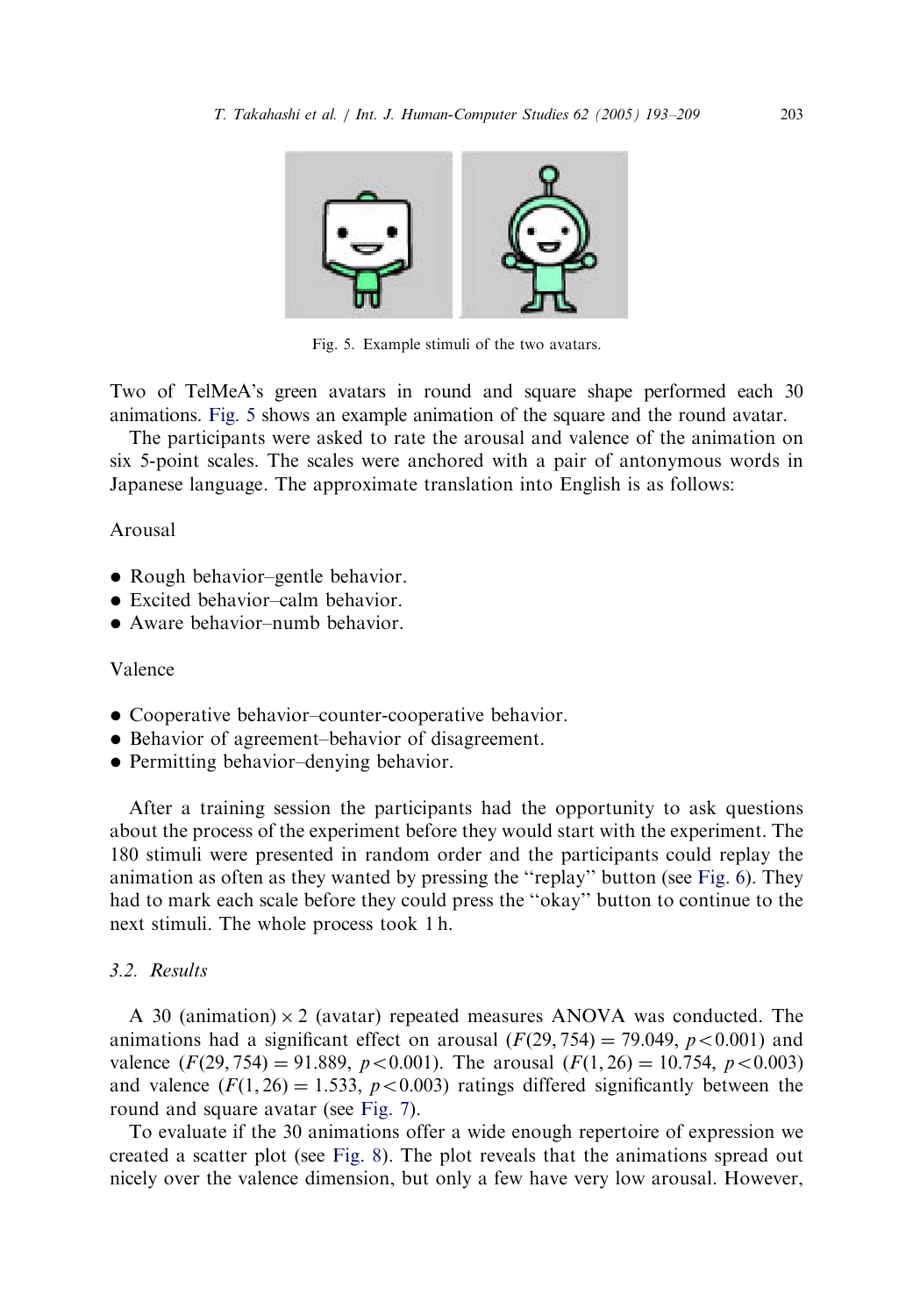| いいえ、違います。 |                |                |            |            |            |          |  |  |  |
|-----------|----------------|----------------|------------|------------|------------|----------|--|--|--|
|           |                |                | もう一度見る     |            |            |          |  |  |  |
| 協力的な振る舞い  | C              | $\sigma$       | C          | $\epsilon$ | $\epsilon$ | 反抗的な振る舞い |  |  |  |
| 穏やかな振る舞い  | $\epsilon$     | $\circ$        | $\epsilon$ | $\circ$    | $\epsilon$ | 激しい振る舞い  |  |  |  |
| 替同する振る舞い  | $\sqrt{2}$     | $\widehat{G}$  | $\sqrt{2}$ | $\subset$  | $\epsilon$ | 反対する振る舞い |  |  |  |
| 好感が持てる    | Č              | $\sim$         | C          | $\sigma$   | $\Gamma$   | 好感が持てない  |  |  |  |
| 興奮した振る舞い  | $\overline{C}$ | $\overline{G}$ | $\sqrt{2}$ | C          | $\sqrt{2}$ | 冷静な振る舞い  |  |  |  |
| 否定する振る舞い  | $\epsilon$     | $\epsilon$     | $\sqrt{2}$ | $\sqrt{2}$ | $\sigma$   | 肯定する振る舞い |  |  |  |
| 呆然とした振る舞い | $\epsilon$     | $\Gamma$       |            | $\epsilon$ | $\epsilon$ | 覚醒した振る舞い |  |  |  |
|           |                |                |            |            |            |          |  |  |  |

次に進む

Fig. 6. The experimental setup.

the number of animations in the positive and negative sections of arousal and valence was divided evenly. 16 animations were rated with positive arousal and 14 with negative arousal. The same even split occurred on the valence dimension.

## 3.3. Discussion

The result suggests TelMeA offers a wide repertoire of expression along the valence dimension. However, on the arousal dimension more expressions should be available on the low end. Overall the repertoire appeared to be sufficient.

Surprisingly the avatar had a significant influence on how user perceived the expression, even though the animations were designed to be similar. A possible reason for this result could be the different shapes of the head and face of the avatars. Facial expressions are a key factor for the expression of emotions and slight differences in shape could have an effect. It appears difficult to create two avatars that have the exact same repertoire of expressions.

# 4. Case study

The majority of human face-to-face interaction does not involve extreme expressions. In less direct and more anonymous communication channels, such as

<span id="page-11-0"></span>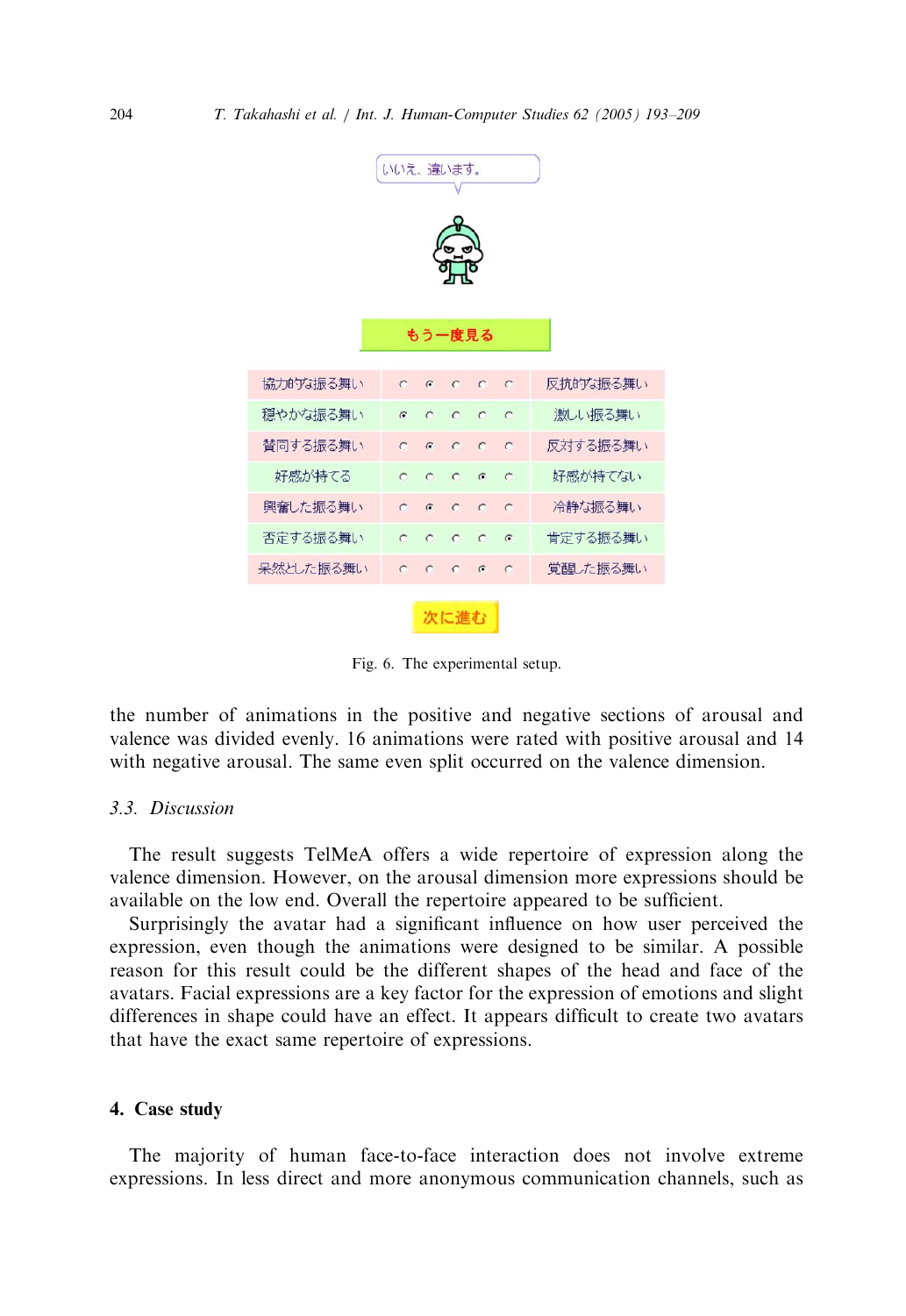<span id="page-12-0"></span>

Fig. 7. Arousal and valence for both characters.



# **Arousal and Valence for each Animations**

Fig. 8. Scatter plot of all animations.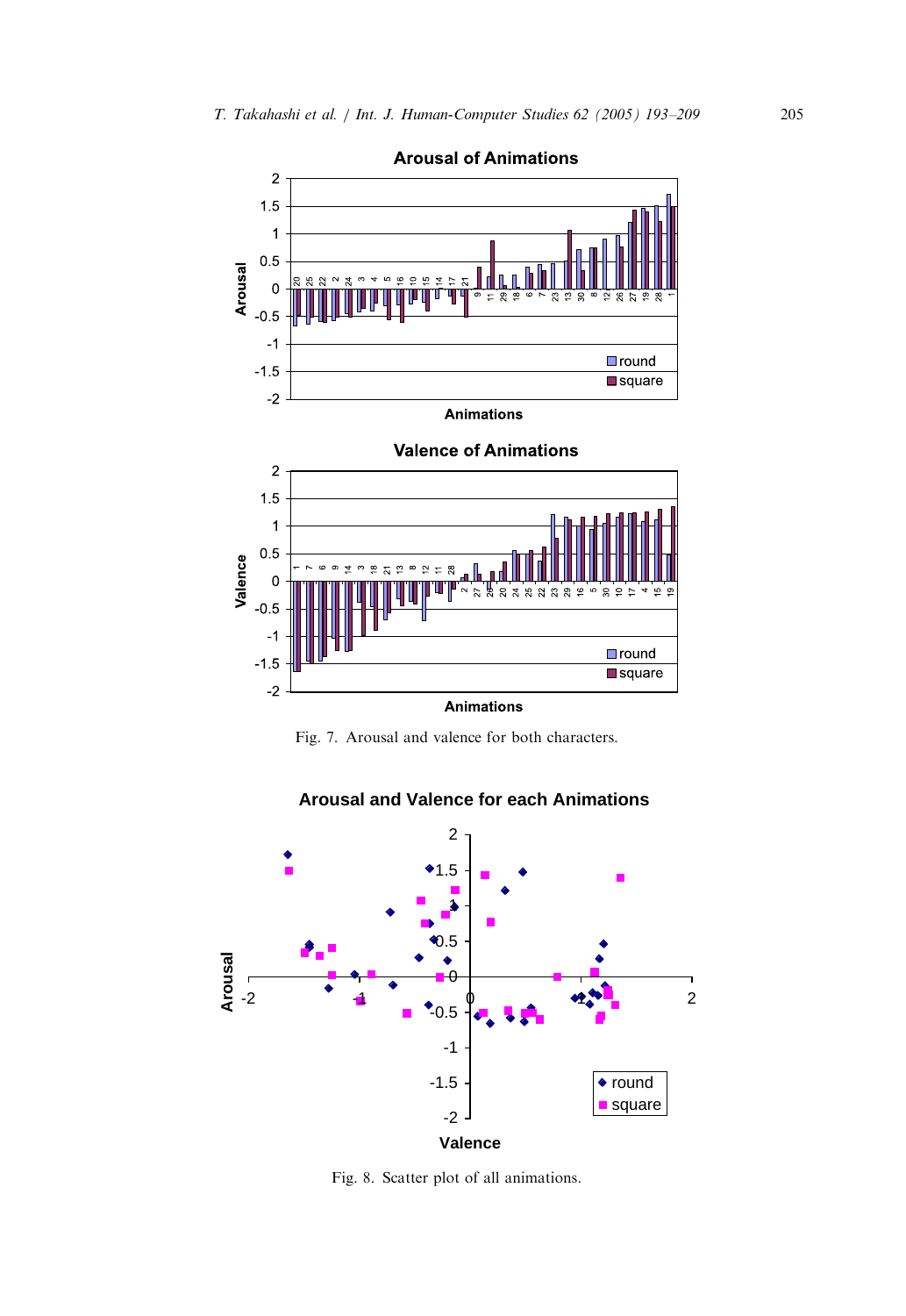email or chat, extreme expressions are more common and can even lead to a ''flame war''. In such a flame war, people exchange angry and insulting text messages with each other. Given the expressive repertoire of TelMeA's avatars the question arises how actual users comm[unicate with them. Will they u](#page-16-0)se the subtle expressions common in human–human communication or do they prefer the exaggerated expressions often used in cartoons (Thomas and Johnson, 1981). We defined subtle expressions as animations that were rated in our previous experiment (see above) as having a  $-1$  valence < 1 and an arousal < 0. We conducted a case study to address our third research question: Do people prefer to use subtle expressions in their messages?

## 4.1. Method

TelMeA was published on the e-kyoshitsu website (http://www.e-kyoshitsu.org/) from January 18th until May 29th 2002. e-kyoshitsu is a non-profit online education community created by Noriko Arai of the National Institute of Informatics, Tokyo. Young students and teachers can log into this community to talk about problems and experiences. 68 students and staff members between the age of 10 and 42 created an account in TelMeA and 26 of them actively participated in the discussion resulting in 23 threads with together 307 utterances. Also teachers contributed to these discussions. The participation in TelMeA was completely voluntarily and the [studen](#page-3-0)ts and teachers accessed TelMeA from their home computers. All utterances were logged automatically on the central message server in the TelMeA log (see Fig. 1) and form the basis of our analyses.

The TelMeA version used for the case study has a set of eight avatars available for the user. They are based on the round and square shape (see Fig. 5) and only differ in color. We assumed that the different avatars' colors counterbalanced a possible effect of the color itself and therefore did not consider them as different conditions.

## 4.2. Results

The square avatar type was preferred [over th](#page-14-0)e round one. Eight users chose for a round avatar type and created 169 utterances while 18 users selected the square avatar type and created 1031utterances. Fig. 9 shows the usage of the two avatars types.

To evaluate if the users had a preference for subtle expression we divided the 30 animations into high and low arousal groups based on the data of our first experiment. The 15 positive and the 15 negative animations each formed one group. The animations belonging to the low and high group were identical for both avatar types and therefore the type (round or squ[are\) cou](#page-14-0)ld be neglected for the analyses. The high arousal animations were used significantly  $(X^2(1) = 65.33, p < 0.01)$  more often than the low arousal animations (see Fig. 10).

The valence dimension needs to be split into two groups: extreme and subtle. Animations in the interval between  $-1$  and 1 formed the subtle group and the rest the extreme group. Again, the groups were identical for both avatars and therefore the type of avatar (round or square) could be neglected. The extreme valence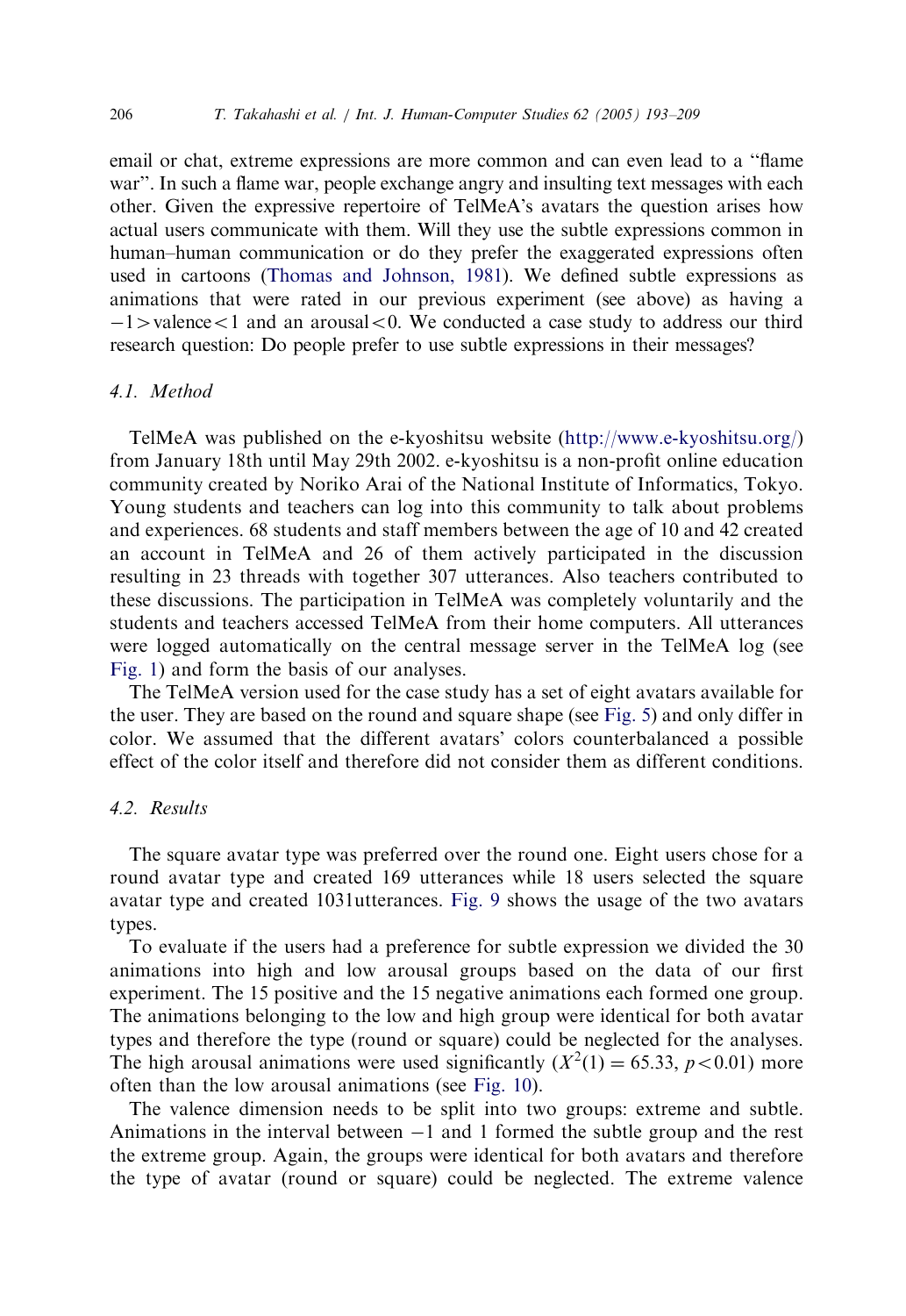<span id="page-14-0"></span>

Fig. 9. Frequency of use of the two avatars.



Fig. 10. Frequency of low/high arousal and subtle/extreme valence animations.

animations were used significantly  $(X^2(1) = 106.80, p < 0.01)$  more often than the subtle valence animations (see Fig. 10).

Seven of the animations were in both groups: low arousal and subtle valence. The participants used these animations in 8% of the cases.

## 4.3. Discussion

The users in the case study preferred high arousal expressions. A possible reason could be that users did not need to use low arousal expression to indicate that they are finished with their turn. Since TelMeA is asynchronous communication software, the turn taking develops automatically in the topic tree. The users can reply to messages at any time, even days after the original message. Another possible reason could be that the communication in TelMeA is more indirect and anonymous than face-to-face communication and users therefore use more intensive expressions.

Another possible reason could be that TelMeA was accepted as an entertainment media from users of the e-kyoshitsu community. As TelMeA employs cartoon-like animation characters, it has not only an aspect of a mere anonymous communication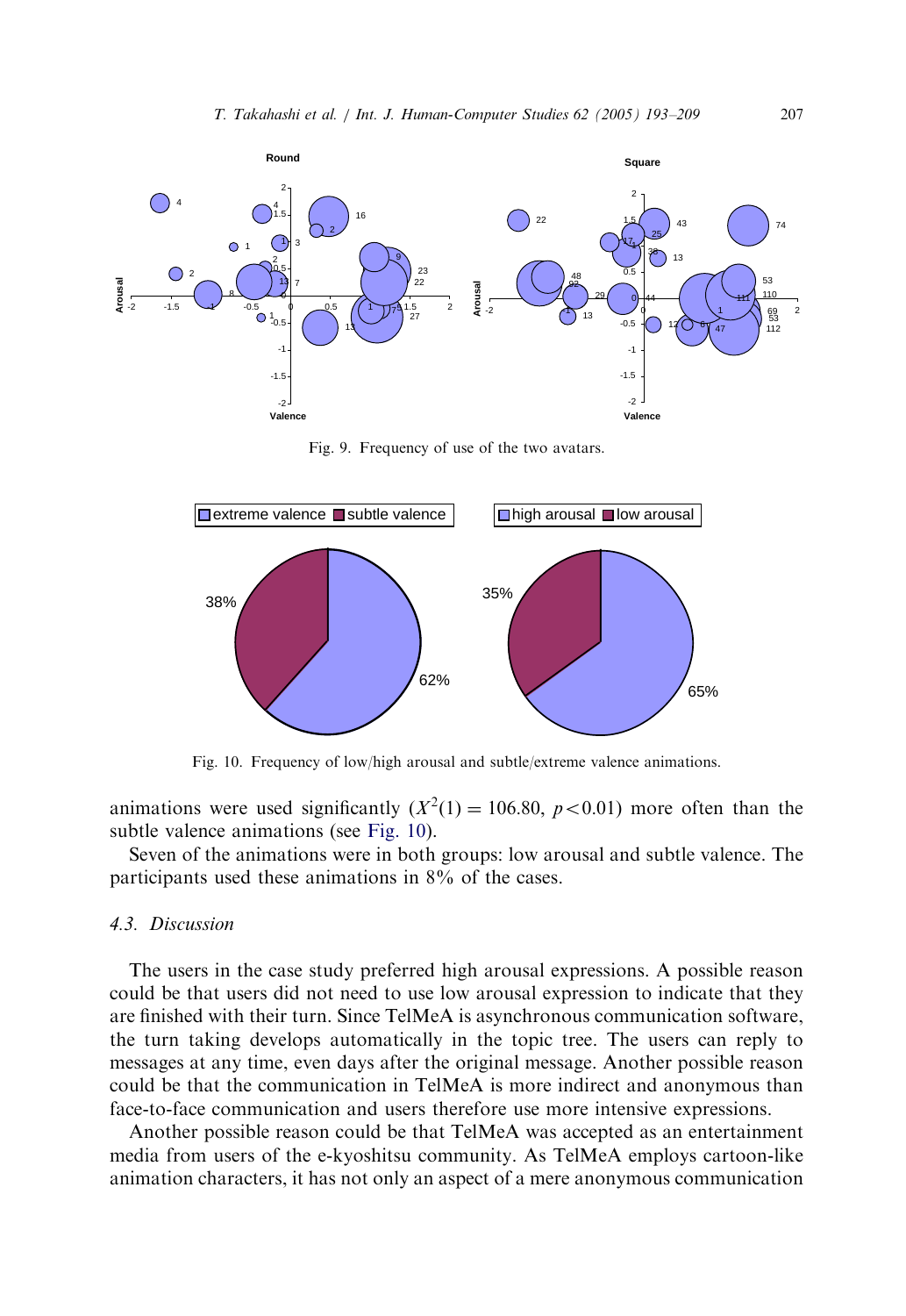<span id="page-15-0"></span>tool but also of an entertaining presentation tool. Some messages even looked like the users tried to make an attractive ''theatre play'' with their avatars. Therefore many ''cartoon-like'' extreme animations are employed in their submissions even though ''flaming wars'' had not been occurred.

In any case, controlled experiment would be necessary to assess these interpretations. About one-third of all animations used were of low arousal or subtle valence. This is a considerable proportion and underlines the importance of subtle expressions.

# 5. Conclusions

We developed an enhanced internet forum that enables users to use expressive avatars to communicate their messages. Through an iterative cycle of prototyping and testing we were able to mature the system into a usable communication platform. We conducted an experiment to assess the repertoire of the avatars' expression. TelMeA offers a wide repertoire of expression along the valence dimension. However, on the arousal dimension more expressions should be available on the low end. Overall the repertoire appeared to be sufficient.

The evaluation also suggests that it is difficult to create two avatars that have the exact same repertoire of expressions. Iterative cycles of design and evaluation should be used to carefully design avatars.

The users in a Japanese case study actively used the system and had a preference for the high arousal and extreme valence expressions. Still around every third animation used was subtle. Subtle expressions play an important role in online communities. The repertoire of avatars should include a fair number of them.

The next step in the TelMeA project is to test the cultural dependency of the animations. Certain expressions and gestures might be only understandable for Japanese users. Therefore the described experiment and case study will be repeated in The Netherlands. Another interesting question we are going to address in the future is the temporal dimension. Do users of TelMeA change their usage of animations when they are familiar with the system and the other members of the community?

## Acknowledgement

We would like to thank e-kyoshitsu and Hideaki Takeda at the National Institute of Informatics for their great corporations with our case study. This research was partly supported by the National Institute of Information and Communications Technology (NICT) of Japan.

# References

Bickmore, T.W., Cook, L.K., Churchill, E., Sullivan, J., 1998. Animated autonomous personal representatives. Proceedings of the Second international conference on Autonomous agents, Minneapolis, Minnesot.